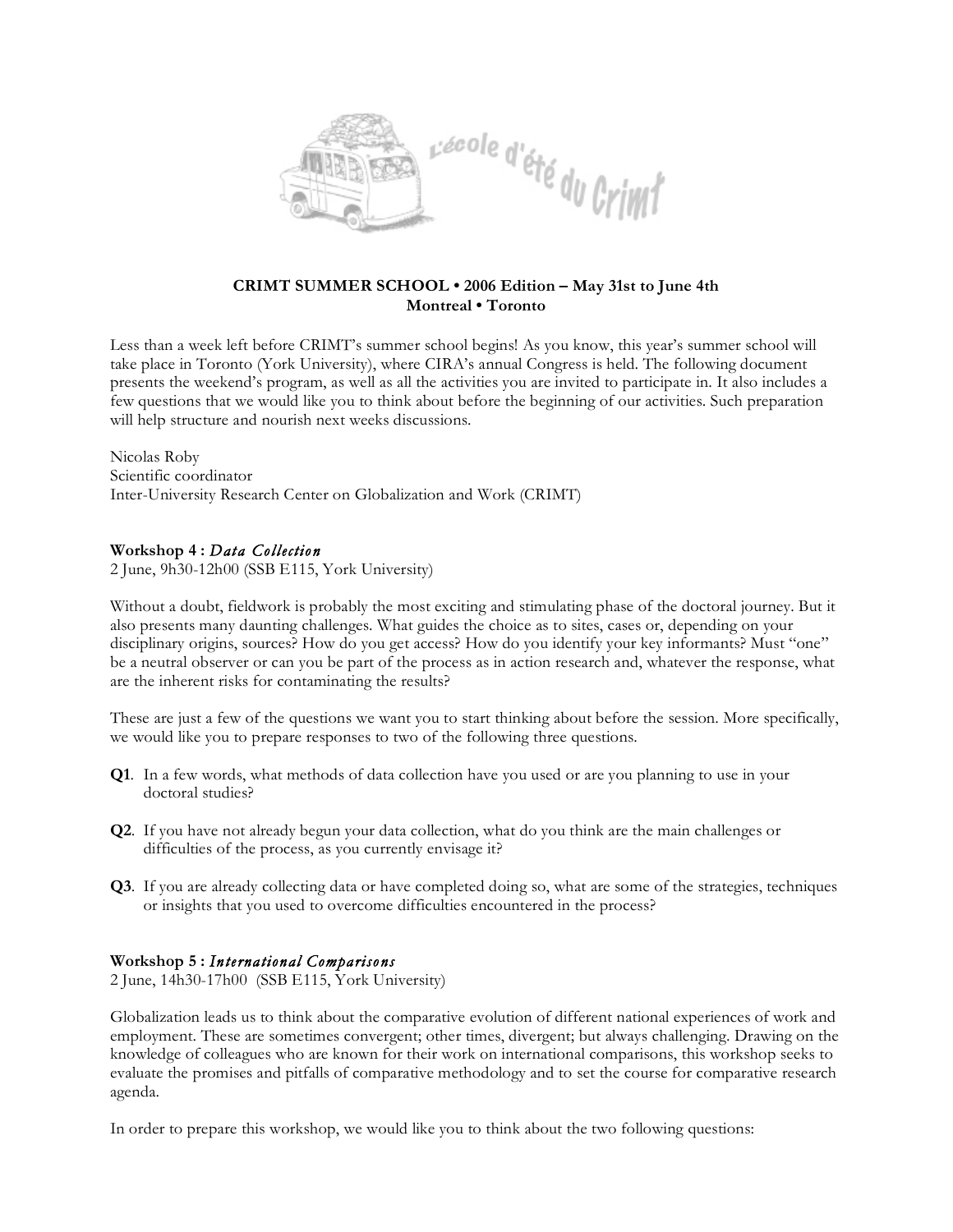- **Q1.** What is the potential and what are the dangers of existing comparative research on work and employment as you see them? (For example: choice of comparisons, case selection, multi-level analysis, what can be compared, apples and oranges, ….). Please provide a couple of examples from your own work or that of others.
- **Q2.** What do you see as a future research agenda for comparative research and employment? What kinds of research need to be done and why?

Confirmed participants: Gary Chaison (Clark University), Jean Charest (Université de Montréal), Ann Frost (University of Western Ontario), Larry Haiven (Saint Mary's University), Bruce Kaufman (Georgia State University).

### **Workshop 6 :** *Doctoral Consortium*

3 June, 8h30-12h00 (SSB E115, York University)

The doctoral consortium is organized like a problem-solving group or quality improvement team! A small group of students (4 or 5) will meet with a mentor or coach. Each participant will be asked to share a theoretical, methodological or theme related challenge that he or she faces when writing (an article, a thesis, a thesis project etc…) and for which he or she would like to have comments and suggestions. We suggest, although it isn't necessary, to have at this stage a few written notes (1 or 2 pages, for example). The participants will take turns sharing their views, comments and suggestions on these challenges with their colleagues.

Your participation is optional but the CRIMT Summer School organizers strongly encourage you to take part in it ! The participation of many students should make this workshop very interesting and helpful. Also note that you may add your participation to the CIRA doctoral consortium as a presentation in your resume.

To allow everybody to participate actively and to make sure that this workshop is well integrated into CIRA's program, the doctoral consortium will be held during two time slots in the morning of June 3rd. As soon as we have your confirmation (which you will be asked to give on the afternoon of June 2nd), Ann Frost (responsible for this activity) will determine the work groups and the schedule.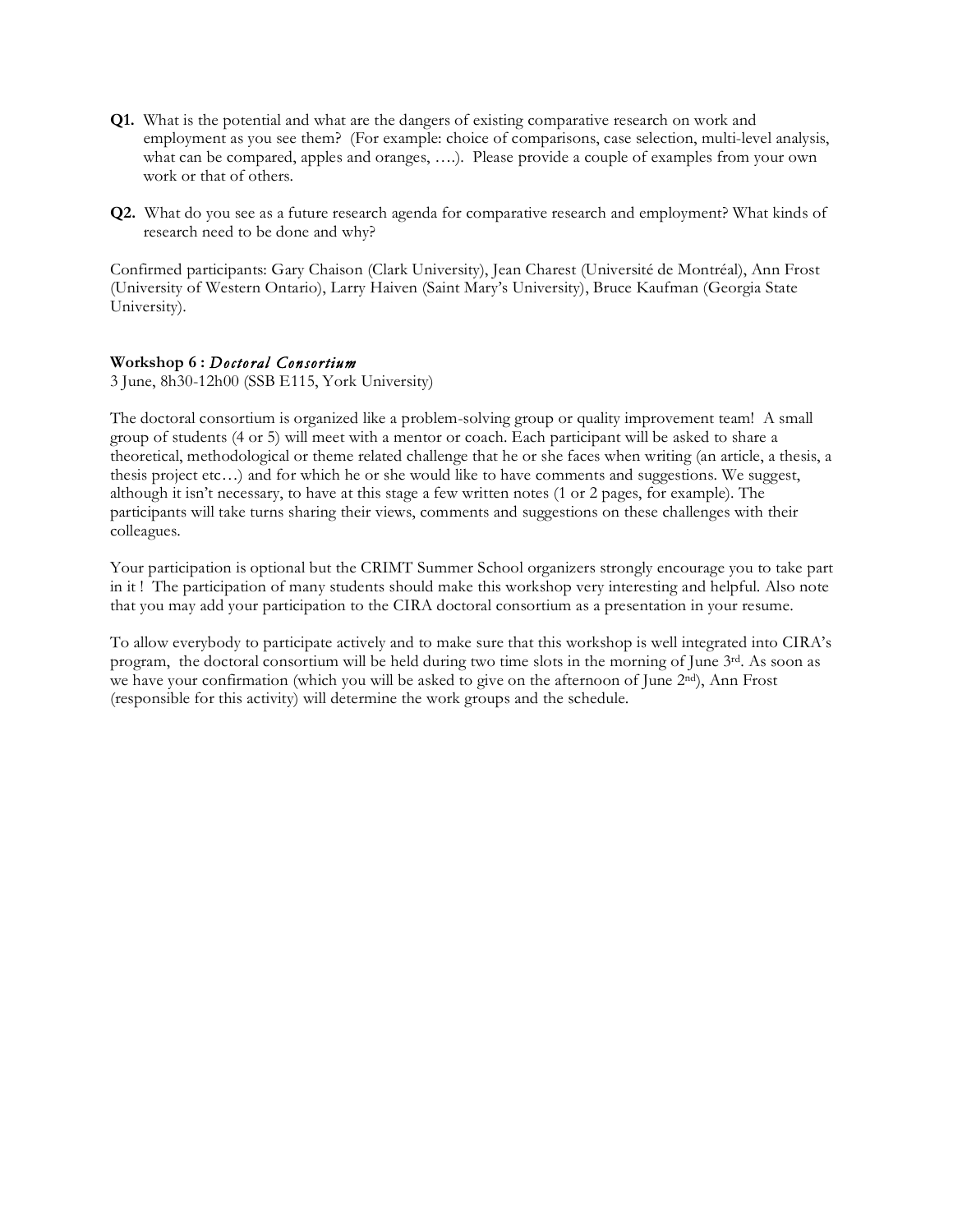# Program

| Date                                            | AM                                                                                                                                                           | Lunch                          | <b>PM</b>                                                                                                                                                                                                                                 | Soirée                                                                           |
|-------------------------------------------------|--------------------------------------------------------------------------------------------------------------------------------------------------------------|--------------------------------|-------------------------------------------------------------------------------------------------------------------------------------------------------------------------------------------------------------------------------------------|----------------------------------------------------------------------------------|
| 31 mai/ May 2006<br>(Montréal)                  | 10h30-11h30<br>Salle Ordre des CGA, HEC Montréal                                                                                                             | 11h30-13h00<br>HEC Montréal    | 13h00-15h00<br>Salle Ordre des CGA, HEC Montréal                                                                                                                                                                                          | 15h30-17h00<br>Salle Ordre des CGA, HEC Montréal                                 |
|                                                 | Atelier 1/ Workshop 1<br>Introduction/ Introduction                                                                                                          | Lunch                          | Atelier 2/ Workshop 2<br>Manières d'écrire I/ Manners of Writing I                                                                                                                                                                        | Atelier 3/ Workshop 3<br>Manières d'écrire II <sup>/</sup> Manners of Writing II |
|                                                 | Accueil, mise en contexte de l'École d'été et<br>présentation des projets-étudiants/<br>Welcoming word, program outline and student<br>project presentations |                                |                                                                                                                                                                                                                                           |                                                                                  |
| $1$ juin/ <i>June</i> 2006                      | Transit - Montréal-Toronto                                                                                                                                   | $19h00-.$                      |                                                                                                                                                                                                                                           |                                                                                  |
|                                                 |                                                                                                                                                              |                                |                                                                                                                                                                                                                                           | Activité sociale/ Social activity                                                |
| $2 \text{ jun} / \text{True}$ 2006<br>(Toronto) | 9h30-12h00<br><b>SSB E115</b>                                                                                                                                | 12h00-14h30<br><b>SSB E115</b> | 14h30-17h00<br><b>SSB E115</b>                                                                                                                                                                                                            | 19h00-21h00<br>Salle/ Room FAH                                                   |
|                                                 | Atelier 4/ Workshop 4<br>La cueillette de données/ Data Collection                                                                                           | Lunch (CRIMT)                  | Atelier 5/ Workshop 5                                                                                                                                                                                                                     | Séance d'ouverture/ Opening                                                      |
|                                                 |                                                                                                                                                              |                                | Comparaisons internationales/<br>International Comparisons                                                                                                                                                                                | 21h00-23h00                                                                      |
|                                                 |                                                                                                                                                              |                                | Collaborateur/trices : Gary Chaison (Clark<br>University), Jean Charest (Université de<br>Montréal), Ann Frost (University of Western<br>Ontario), Larry Haiven (Saint Mary's<br>University), Bruce Kaufman (Georgia State<br>University) | Réception/Reception<br>SSB Marketplace                                           |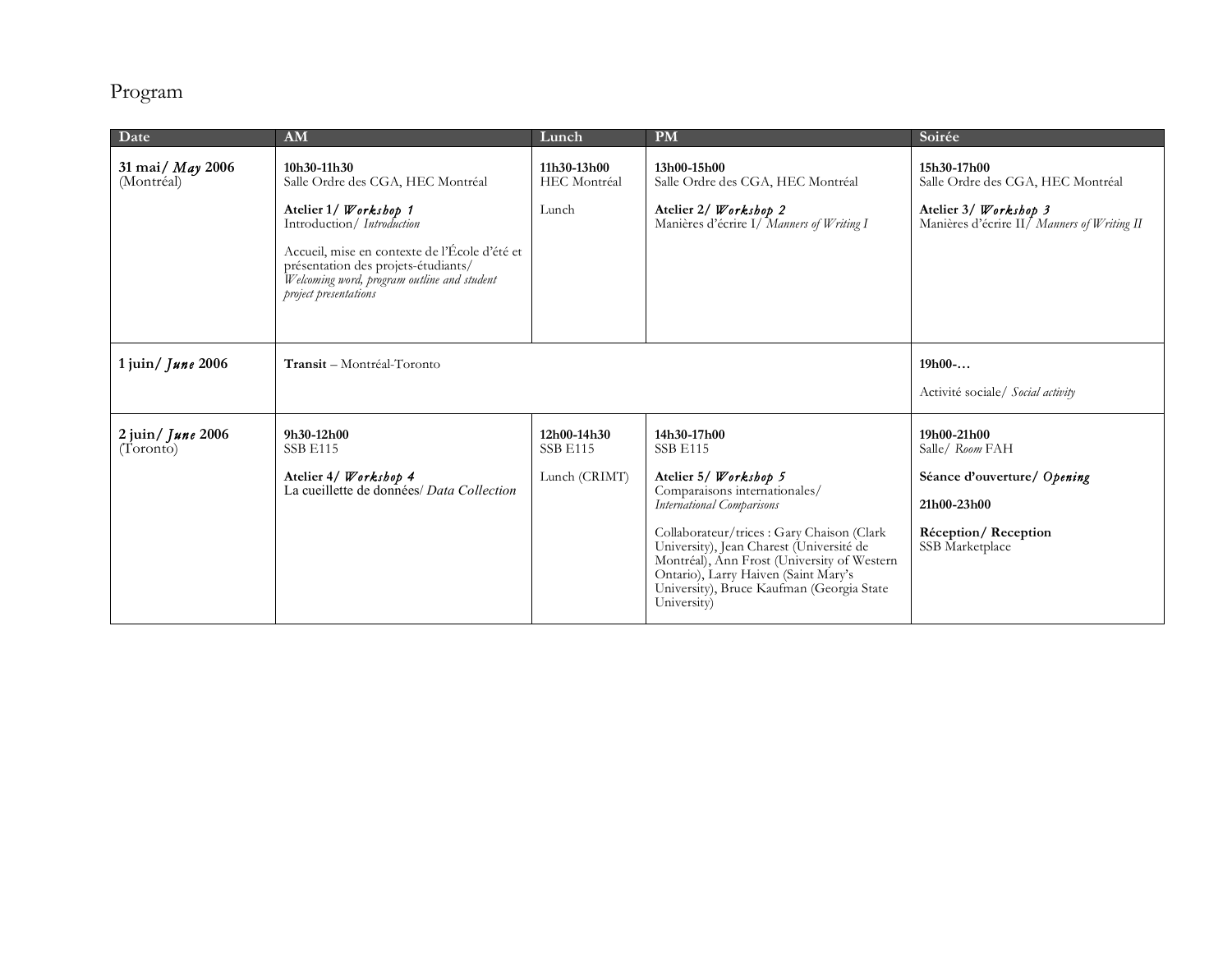| Date                                                                      | AM                                                                                                                                                                                                                                                                                                                                                                                                                                                                                                                                                                                                                                                                                                                                                                                                                                                                                                                                                                                                                                                                                                                                                                                                                                                                                                                     | Lunch        | <b>PM</b>                                                                                                                                                                                                                                                                                                                                                                                                                                                                                                                                                                  | Soirée                                    |
|---------------------------------------------------------------------------|------------------------------------------------------------------------------------------------------------------------------------------------------------------------------------------------------------------------------------------------------------------------------------------------------------------------------------------------------------------------------------------------------------------------------------------------------------------------------------------------------------------------------------------------------------------------------------------------------------------------------------------------------------------------------------------------------------------------------------------------------------------------------------------------------------------------------------------------------------------------------------------------------------------------------------------------------------------------------------------------------------------------------------------------------------------------------------------------------------------------------------------------------------------------------------------------------------------------------------------------------------------------------------------------------------------------|--------------|----------------------------------------------------------------------------------------------------------------------------------------------------------------------------------------------------------------------------------------------------------------------------------------------------------------------------------------------------------------------------------------------------------------------------------------------------------------------------------------------------------------------------------------------------------------------------|-------------------------------------------|
| $3$ juin/ <i>June</i> 2005                                                | 8h30-10h00                                                                                                                                                                                                                                                                                                                                                                                                                                                                                                                                                                                                                                                                                                                                                                                                                                                                                                                                                                                                                                                                                                                                                                                                                                                                                                             | Lunch (ACRI) | Ateliers de l'ACRI/ CIRA Workshops                                                                                                                                                                                                                                                                                                                                                                                                                                                                                                                                         | 18:30-19:30                               |
|                                                                           | Atelier 6/ <i>Workshop 6</i><br>Consortium doctoral/ Doctoral Consortium                                                                                                                                                                                                                                                                                                                                                                                                                                                                                                                                                                                                                                                                                                                                                                                                                                                                                                                                                                                                                                                                                                                                                                                                                                               |              | 13h45-15h15                                                                                                                                                                                                                                                                                                                                                                                                                                                                                                                                                                | Réception/Reception                       |
|                                                                           |                                                                                                                                                                                                                                                                                                                                                                                                                                                                                                                                                                                                                                                                                                                                                                                                                                                                                                                                                                                                                                                                                                                                                                                                                                                                                                                        |              | <b>SSB E115</b>                                                                                                                                                                                                                                                                                                                                                                                                                                                                                                                                                            | SSB Marketplace                           |
|                                                                           | <b>SSB E115</b><br>Séance 1 : Groupe A & B/<br><i>Session 1</i> : Groups $A \circ B$                                                                                                                                                                                                                                                                                                                                                                                                                                                                                                                                                                                                                                                                                                                                                                                                                                                                                                                                                                                                                                                                                                                                                                                                                                   |              | Mélanie LAROCHE (Université Laval) - Les structures de négociation collective :<br>manifestation du poids institutionnel historique et des choix stratégiques. Le cas de<br>l'industrie du vêtement pour hommes au Québec / Structures of collective bargaining:<br>The manifestation of institutionalism and strategic choice. The case of the mens<br>clothing industry in Quebec                                                                                                                                                                                        | Banquet de l'ACRI/<br><b>CIRA</b> Banquet |
|                                                                           | 10h30-12h00<br>Atelier 6/ <i>Workshop 6</i><br>Consortium doctoral/ Doctoral Consortium<br><b>SSB E115</b><br>Séance 2 : Groupe C & $D/$<br>Session 2: Groups $C \circ D$<br>Ateliers de l'ACRI/ CIRA Workshops                                                                                                                                                                                                                                                                                                                                                                                                                                                                                                                                                                                                                                                                                                                                                                                                                                                                                                                                                                                                                                                                                                        |              | <b>SSB E112</b><br>Sabrina RUTA (Université de Montréal) - Les trois temps de la protection sociale au<br>Canada: le cas des sans-emplois / The three phases of social protection in Canada:<br>The case of the unemployed<br>15h45-15h15<br><b>SSB E115</b><br>Kyoko <b>KATO</b> (Michigan State University) - Job or Occupation? - The effects of job                                                                                                                                                                                                                    | À préciser/ To be<br>specified            |
|                                                                           | 10h30-12h00<br>Salle/ Room FAH<br>Amélie <b>TANGUAY</b> (Université de Montréal) and<br>Patrice JALETTE (Université de Montréal) -<br>Quand les emplois menacent de foutre le camp.<br>Enquête sur les réactions syndicales à la sous-<br>traitance et aux délocalisations / When<br>employment threatens to leave the scene: A                                                                                                                                                                                                                                                                                                                                                                                                                                                                                                                                                                                                                                                                                                                                                                                                                                                                                                                                                                                        |              | and occupational characteristics on work interference with family / Emploi ou<br>profession? - Les effets des caractéristiques de l'emploi ou de la profession sur la<br>conciliation travail-famille<br><b>SSB E112</b><br>Marc-Antonin HENNEBERT (Université de Montréal), Mélanie DUFOUR-<br><b>POIRIER</b> (HEC Montréal) - Les alliances syndicales et la régulation sociale des<br>entreprises transnationales : état des lieux et enjeux pour la recherche / Union alliances<br>and the social regulation of transnational corporations: Practical, theoretical and |                                           |
| survey of trade-union reactions to subcontracting<br>and decentralization | methodological considerations<br>John GODARD (University of Manitoba) - Some Determinants of Union Voting<br>Propensity in Canada / Quelques causes déterminantes de la propension des syndicats<br>canadiens à recourir au vote<br>Diane GAGNE (Université de Montréal) - La stratégie syndicale dans le contexte<br>institutionnel de la formation continue au Québec. L'étude du cas de la Fédération des<br>travailleurs et travailleurses du Québec / Trade-union strategy in the institutional<br>context of organizing in Quebec: The case of the Quebec Federation of Labour<br>Salle/ Room FAH<br>Michel COUTU (Université de Montréal) and Gregor MURRAY (Université de<br>Montréal) - Renegotiating Citizenship at Work / Renégocier la citoyenneté au travail<br>Jean CHAREST (Université de Montréal) - Trainingfor Whom? Empirical and<br>Theoretical Observations on Citizenship at Work / Formation pour qui?<br>Observations d'ordre théorique et empirique sur le comportement citoyen au travail<br>Claude RIOUX (Confédération des syndicats nationaux / CRIMT) - Retirement<br>Pensions Systems in Developed Economies: Issues and Reforms from an International<br>Perspective / Régimes de retraite dans les économies développées : enjeux et réformes<br>dans une perspective internationale. |              |                                                                                                                                                                                                                                                                                                                                                                                                                                                                                                                                                                            |                                           |